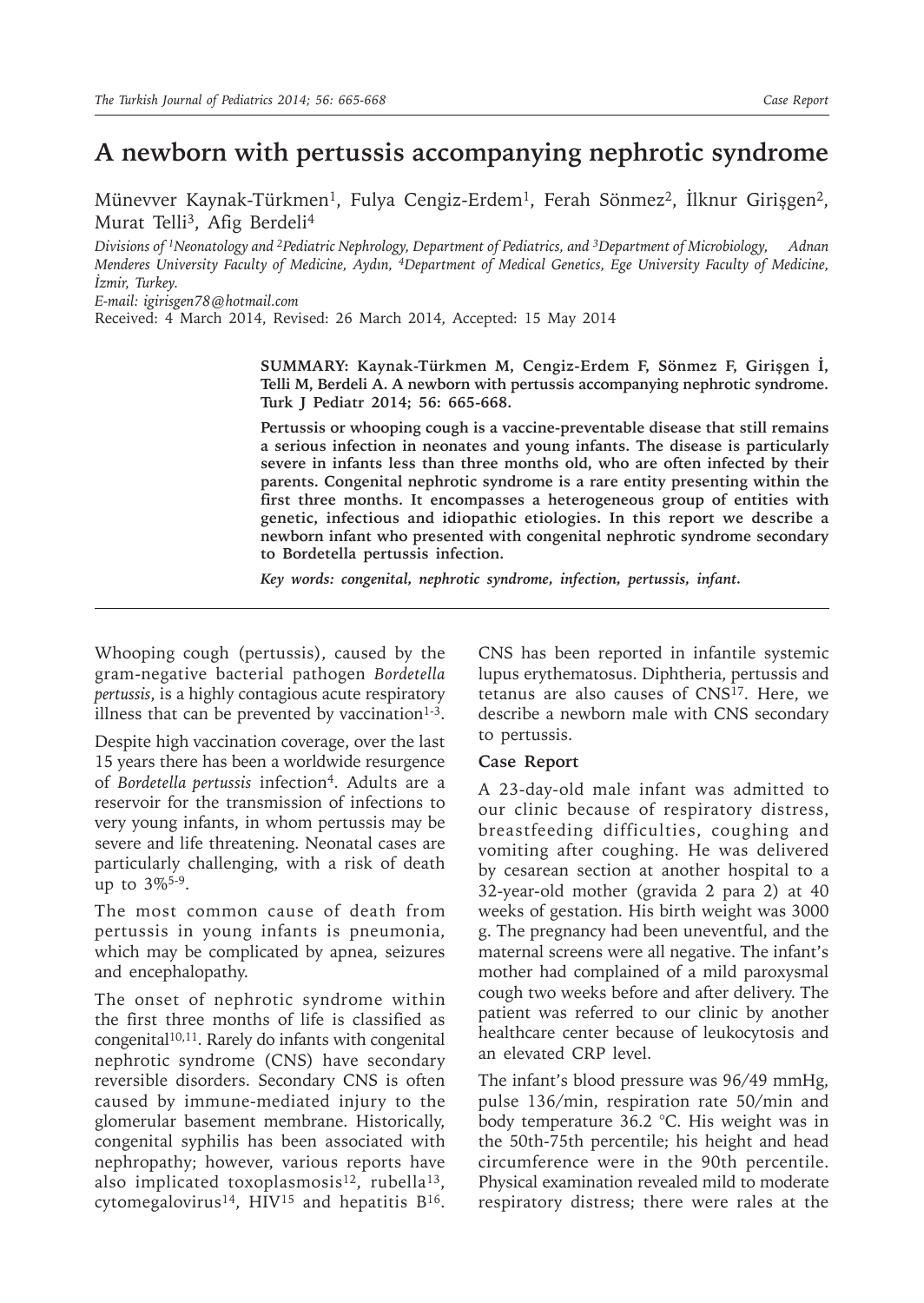upper zone of the right lung. Intermittent whooping cough attacks were observed. Laboratory evaluation showed a white blood cell count of  $19500/\mu L$ , hemoglobin  $11g/dl$ , hematocrit 33%, platelets 612000/mm3 and C-reactive protein 120 mg/dI. His biochemical parameters were normal. Chest X-ray indicated bilateral pneumonic infiltrations. The infant was treated with ampicillin and cefotaxime because of leukocytosis and elevated acute phase reactants, and clarithromycin because of the provisional diagnosis of atypical pneumonia based on the whooping cough attacks. *Bordetella pertussis* PCR samples were taken from both the infant and the mother.

On the laboratory evaluation at the fifth day he was noted to have 9 g/dl hemoglobin, 27% hematocrit, 68000/mm<sup>3</sup> leukocytes and 592000/mm<sup>3</sup> platelets. A peripheral blood smear showed 48% PMNL, 35% lymphocytes, 5% monocytes, 5% band, 2% eosinophil and 5% myelocytes. The specimen was considered indicative of leukemoid reaction. Nasopharyngeal wash fluid was positive for *Bordetella pertussis* for both mother and infant. Specimens for *Bordetella pertussis* testing were collected with nasopharyngeal swabs. The High Pure PCR Template Preparation Kit (Roche Diagnostic Indianapolis, IN, USA) was used for bacterial DNA extraction from specimens. The presence of *Bordetella pertussis* was detected in specimens by polymerase chain reaction (PCR) using the Seeplex PneumoBacter ACE detection kit (Seegene, Inc, Korea). PCR was performed according to the recommendations of the manufacturer. The BP485 gene region was targeted for detection of *Bordetella pertussis*.

The patient was considered as showing a leukemoid reaction following *Bordetella pertussis*  infection. He gained significant weight, and swelling of the eyelids and extremities was present. His biochemical tests were repeated and showed sodium: 127 mEq/L, total protein: 4.6 g/dl (N: 4.6-7.4), albumin: 2.4 g/dl (N: 2.5- 3.4). Urine dipstick showed a specific gravity of 1.010 and protein  $1+$ ; urine microscopy was unremarkable and urine culture was sterile. The urinary protein/creatinine ratio was 2.7 (N<0.7). Repeated laboratory investigations showed triglycerides: 138 mg/dl (N: 38-105), LDL: 65 mg/dl (N: 25-65), total cholesterol: 119 mg/dl (N: 44-120). On the basis of these

findings, he was diagnosed as congenital nephrotic syndrome. Infection was considered as a secondary cause. The following tests were used for differential diagnosis and found negative: TORCH panel, EBV IgM, hepatitis serology, ANA and anti-dsDNA (for neonatal lupus). Genetic analysis revealed no mutations in the *NPHS1* and *NPHS2* genes.

The patient was diagnosed as nephrotic syndrome secondary to *Bordetella pertussis* infection. He developed hypertension (110/70 mmHg) that was treated with enalapril. He was also noted to have significantly decreased urine output, which was treated with furosemide. He was given RBC transfusion because his hemoglobin value was 7 g/dl. Ultrasound examination of the kidneys and renal vessels was normal. By the 25th day of admission he was free of edema and proteinuria. At discharge, his laboratory findings and biochemical parameters were normal: urine protein was negative, total protein was 5 g/dl, and albumin was 3.1 g/ dl. He was discharged with enalapril on the 35th day.

## **Discussion**

Whooping cough is a highly contagious, potentially life-threatening respiratory tract illness caused by the gram-negative pleomorphic bacillus known as *Bordetella pertussis*1-3. Despite high vaccination coverage, over the last fifteen years there has been a worldwide resurgence of *Bordetella pertussis* infection<sup>4</sup>. In the first three months of life it is frequently severe and often fatal. In our case, the mother was the reservoir of pertussis, with symptoms and positive PCR. Neonatal infection carries a particularly serious risk of death, up to 3%5-9. The initial finding is frequently apnea; although the affected babies cough, their cough is so faint that it often goes unrecognized. Seizures due to hypoxia resulting from apnea are common. Severe pulmonary hypertension is therefore frequently the cause of death18-19. In our case, ECHO was normal. In young infants, the severity of disease and risk of death correlates directly with the white blood cell count and in particular the number of lymphocytes5,9,20-22.

Leukemoid reaction is a usual presentation of pertussis. It is a moderate, advanced or sometimes extreme degree of leukocytosis, which is similar to that occurring in leukemia but is due to some other cause. Conventionally,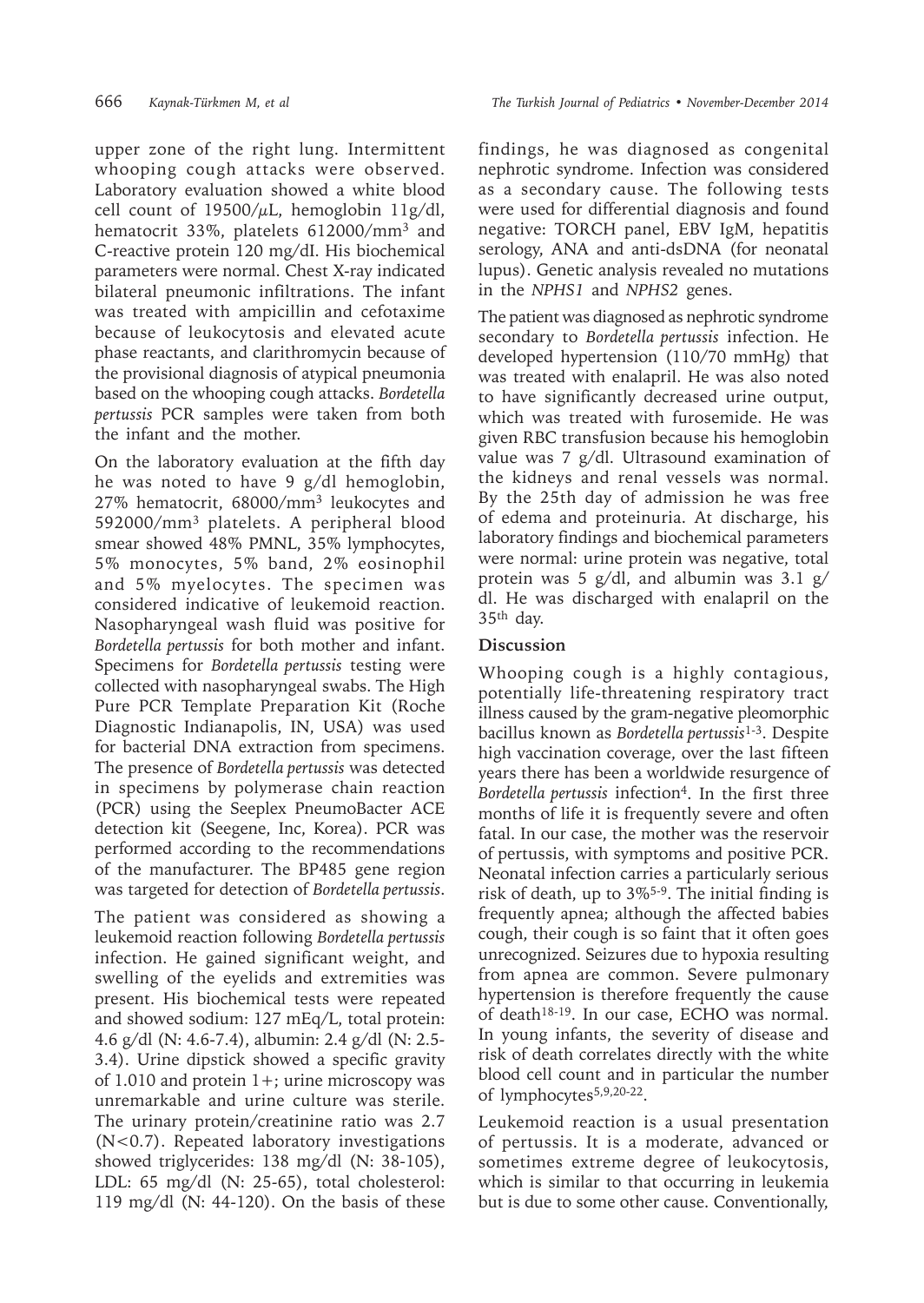leukocytosis exceeding 50000 WBC/mm<sup>3</sup> with a significant increase in early neutrophil precursors is referred to as leukemoid reaction. There is a mix of early mature neutrophil precursors, in contrast to the immature forms typically seen in leukemia. The absence of blasts in the peripheral smear helped us to exclude leukemia. The hyperleukocytosis seen in our case was probably due to leukemoid reaction secondary to pertussis, which is a usual presentation. Further, the WBC counts promptly normalized in response to appropriate antibiotics.

Other risk factors for fatal disease in young infants are premature birth and the presence of pneumonia22. PCR, culture and serology are the main methods of laboratory diagnosis $1,23$ . However, in recent years, PCR has been more popular and has significantly contributed to the diagnosis of pertussis<sup>24</sup>. In our case, the use of PCR made rapid diagnosis of pertussis possible.

Maternal vaccination offers the possibility of protecting the infant from birth until immunity is achieved by active vaccination. Neonatal vaccination, on the other hand, will leave the infant susceptible to pertussis for a period of weeks to months. The optimal timing of maternal vaccination is 30-32 weeks. Transplacental pertussis antibody concentrations in newborn babies were found to decline with a half-life of around 6 weeks, and by the age of 2-6 months most infants had no detectable antibodies to *Bordetella pertussis*<sup>25</sup>.

The onset of nephrotic syndrome within the first three months of the life is classified as congenital. CNS is a rare entity characterized by massive proteinuria, severe hypoalbuminemia and edema, presenting within first three months of life $10,11$ .

Primary NS includes the autosomal recessive hereditary syndromes and entails genetic changes in glomerular structure. *NPHS1* and *NPHS2* mutations cause abnormality of the slit diaphragm<sup>10,11</sup>. Rarely do infants with congenital nephrotic syndrome have secondary reversible disorders. Secondary CNS is often caused by immune-mediated injury to the glomerular basement membrane. Historically, congenital syphilis has been associated with nephropathy; however, various reports have also implicated toxoplasmosis<sup>12</sup>, rubella<sup>13</sup>,

cytomegalovirus<sup>14</sup>, HIV15 and hepatitis B16. CNS has been reported in infantile systemic lupus erythematosus. Diphtheria, pertussis and tetanus are also causes of CNS17.

In the present case, the patient had proteinuria, hypoalbuminemia, edema and hyperlipidemia. These findings indicated congenital nephrotic syndrome. We considered the case as secondary nephrotic syndrome given the lack of birth edema, the uneventful antenatal history and the occurrence of proteinuria following infection. Mutation analysis was also requested to rule out primary nephrotic syndrome. The test came back negative.

Treatment of secondary NS means treatment of the underlying cause. The regression of proteinuria after treatment of pertussis in our patient supports this approach. CNS often requires a long hospitalization and albumin transfusion. Recurrent infections, growth retardation and electrolyte disorders are common26. Our patient showed significant improvements in his percentile status during follow-up.

In conclusion, pertussis is a disease rarely encountered in the etiology of secondary NS. Due to both pertussis and the complications of NS, such cases are at risk for morbidity and mortality. The patient described here is the first documented case of congenital nephrotic syndrome secondary to pertussis in Turkey.

### **REFERENCES**

- 1. Cherry JD, Grimprel E, Guiso N, Heininger U, Mertsola J. Defining pertussis epidemiology: clinical, microbiologic and serologic perspectives. Pediatr Infect Dis 2005; 24: S25-S34.
- 2. Edwards K, Freeman DM. Adolescent and adult pertussis: disease burden and prevention. Curr Opin Pediatr 2006; 18: 77-80.
- 3. Greenberg DP. Pertussis in adolescents: increasing incidence brings attention to the need for booster immunization of adolescents. Pediatr Infect Dis J 2005; 24: 721-728.
- 4. Centers for Disease Control and Prevention. Guidelines for the Control of Pertussis Outbreaks. Atlanta, GA: Centers for Disease Control and Prevention; 2000.
- 5. Beiter A, Lewis K, Pineda EF, Cherry JD. Unrecognized maternal peripartum pertussis with subsequent fatal neonatal pertussis. Obstet Gynecol 1993; 82: 691-693.
- 6. Ciofi degli Atti ML, Olin P. Severe adverse events in the Italian and Stockholm I pertussis vaccine clinical trials. Dev Biol Stand 1997; 89: 77–81.